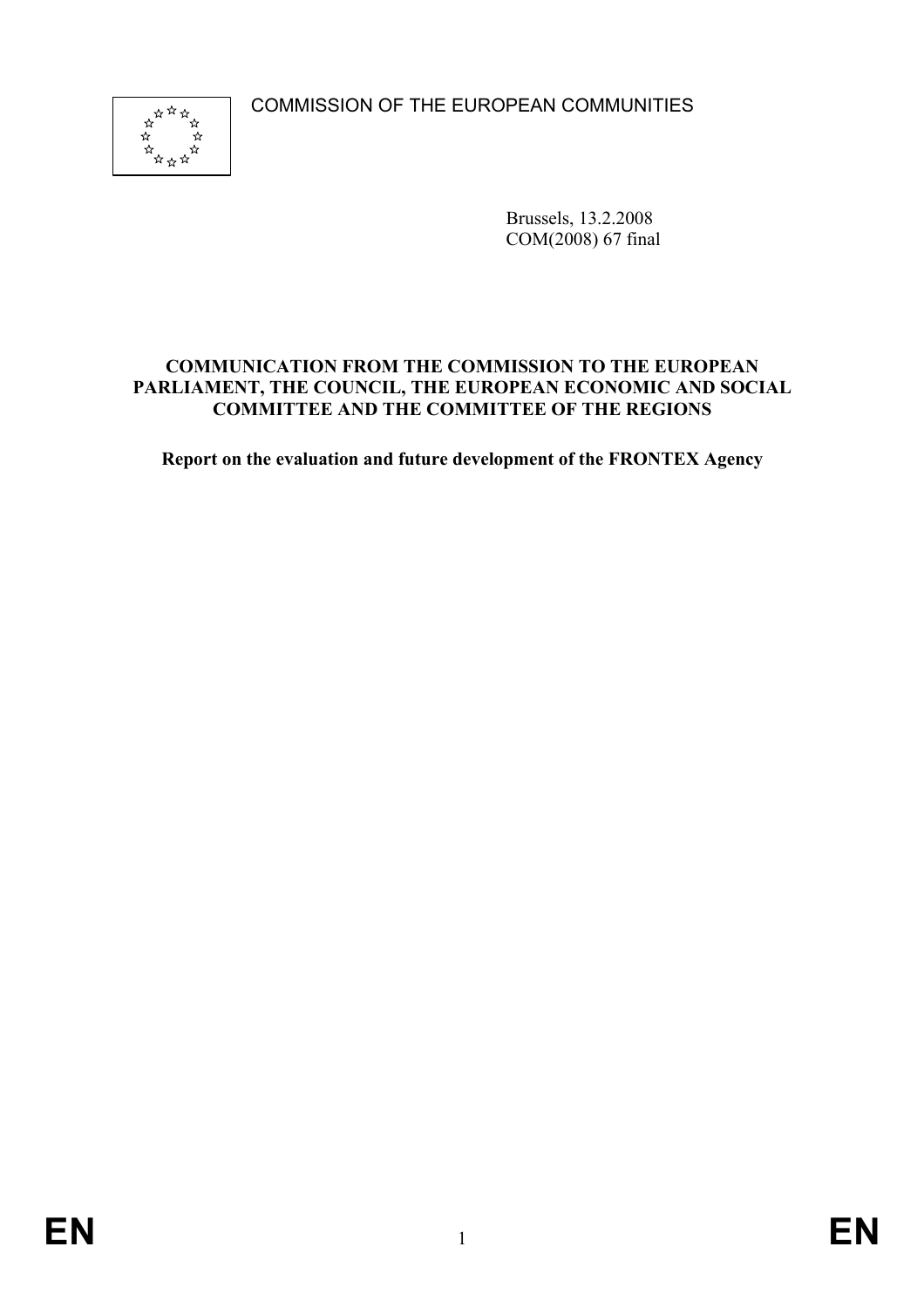### **COMMUNICATION FROM THE COMMISSION TO THE EUROPEAN PARLIAMENT, THE COUNCIL, THE EUROPEAN ECONOMIC AND SOCIAL COMMITTEE AND THE COMMITTEE OF THE REGIONS**

#### **Report on the evaluation and future development of the FRONTEX Agency**

## **I. INTRODUCTION**

- 1. The European Agency for the Management of Operational Cooperation at the External Borders of the Member States of the European Union (FRONTEX) was established by Council Regulation (EC) No  $2007/2004$ <sup>1</sup> (hereinafter the "FRONTEX Regulation"), adopted on 26 October 2004. The Agency became operational in October 2005.
- 2. The objective of FRONTEX is to improve the integrated management of the external borders of the Member States of the European Union by facilitating and rendering more effective the application of existing and future Community measures related to the management of external borders, i.e. the land and sea borders of the Member States and their airports and seaports, to which the provisions of Community law on the crossing of external borders by persons apply.
- 3. In the 2004 Hague Programme the European Council requested the Commission to submit a political evaluation of the FRONTEX Agency by the end of 2007. The evaluation should contain a review of the tasks of the Agency and an assessment of whether the Agency should concern itself with other aspects of border management, including enhanced cooperation with customs services and other competent authorities for goods-related security matters. According to the Action Plan implementing the Hague Programme<sup>2</sup> the evaluation should also cover the functioning of the teams of national experts and the feasibility of a European border guard system. This Communication is the reply from the Commission to this request.
- 4. It assesses the results so far, while taking into account the short period during which the Agency has been operational, in relation to each of the main tasks of FRONTEX i.e. Article  $2(1)(a-g)$  of the FRONTEX Regulation<sup>3</sup>. It will make recommendations for measures that can be taken in the short term, within the limits of its current mandate, and outline a long-term vision for the future development of FRONTEX.

Detailed statistical data on the activities of FRONTEX 2006-2007 are presented in a separate annex, including information on objectives and results of each operation and further details on outputs in relation to the different activities of the Agency. An impact assessment is attached to this Communication.

5. In 2008 the Management Board of FRONTEX will commission an independent external evaluation to be carried out pursuant to Article 33 of the FRONTEX Regulation. That

 $\frac{1}{1}$  OJ L 349, 25.11.2004, p. 1. 2

OJ C 198, 12.8.2005, p. 1. 3

As modified by Regulation (EC) No 863/2007 of the European Parliament and the Council establishing a mechanism for the creation of Rapid Border Intervention Teams ("RABITs Regulation") (OJ L 199, 31.7.2007, p. 30).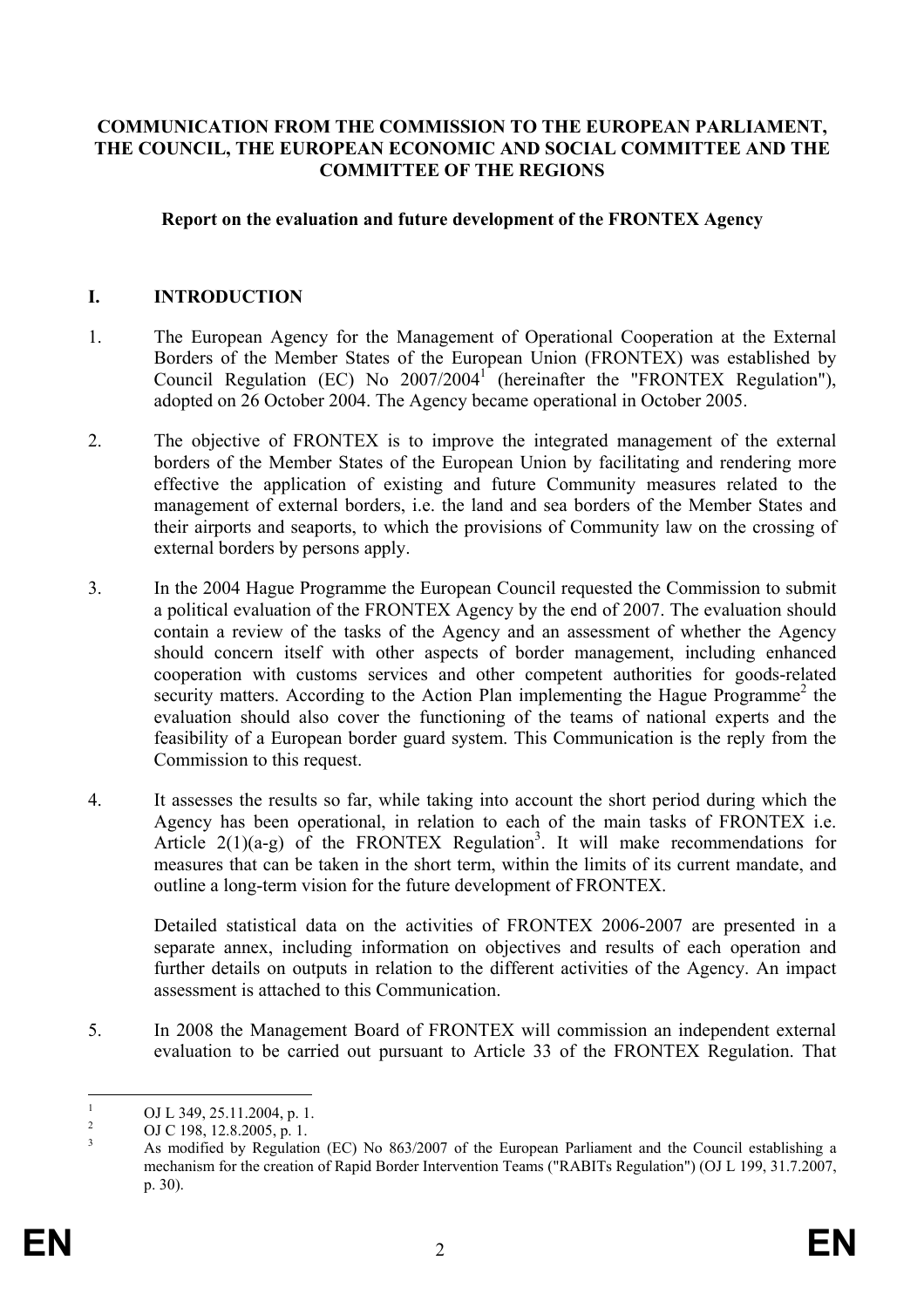independent technical and regulatory evaluation will examine how effectively the Agency fulfils its mission, assess its impact and working practices, and take into account the views of stakeholders at European and national level.

# **II. EVALUATION - ACHIEVEMENTS 2005-2007**

## **A. Coordination of operational cooperation between the Member States in the field of management of external borders**

*Joint operations and pilot projects* 

- 6. The Agency has taken forward joint operations at all types of borders, with in 2006 and 2007 respectively 5 and 4 sea border operations, 2 and 10 land border operations, and 2 and 5 air border operations, and an additional 3 and 2 operations in 2006 and 2007 respectively covering several types of borders. A total of 10 pilot projects (2006-2007) have been implemented to complement the joint operations.
- 7. Participation by Member States in joint operations can range from the deployment of one expert to the deployment of equipment such as vessels and aircraft. On average, 7 Member States participated in sea borders, 9 in land border, and 11 in air border operations (2006- 2007 together). For those sea border operations that have involved maritime patrols (7), between 1 and 4 have participated with equipment in the form of aircraft, vessels or helicopters in each of those operations, excluding the contributions of the host state, with between 0 and 2 vessels in each operation.
- 8. Due to the need for deployment of equipment in sea border operations the costs involved are substantially higher – on average 2,7 million euro – than for land and air borders respectively: 83 000 and 194 000 euro.
- 9. Results of joint operations cannot be summarised solely in quantifiable terms. There are other benefits such as exchanging best practices and information between Member States and stimulating day-to-day cooperation between national border guard authorities. Nevertheless the quantifiable results so far must be considered impressive: more than 53 000 persons, for 2006 and 2007 together, have been apprehended or denied entry at the border during these operations. More than 2 900 false or falsified travel documents have been detected and 58 facilitators of illegal migration arrested.

### *Other related initiatives*

- 10. Following a request from the European Council in December 2006, the European Patrols Network (EPN) started in May 2007. FRONTEX and the Member States concerned (Portugal, Spain, France, Italy, Slovenia, Malta, Greece and Cyprus) are working on a regional basis with bilateral cooperation between neighbouring states. Patrols have been limited to areas close to the coasts of the Member States involved.
- 11. As requested by the Council in October 2006 the Agency has set up a Central Record of Available Technical Equipment (CRATE), as foreseen in Article 7 of the FRONTEX Regulation, for border control and surveillance. The CRATE database contains for the moment over a hundred vessels, around 20 aircraft and 25 helicopters and several hundreds of border control equipment such as mobile radar units, vehicles, thermal cameras and mobile detectors. While primarily intended to be used on a bilateral basis between Member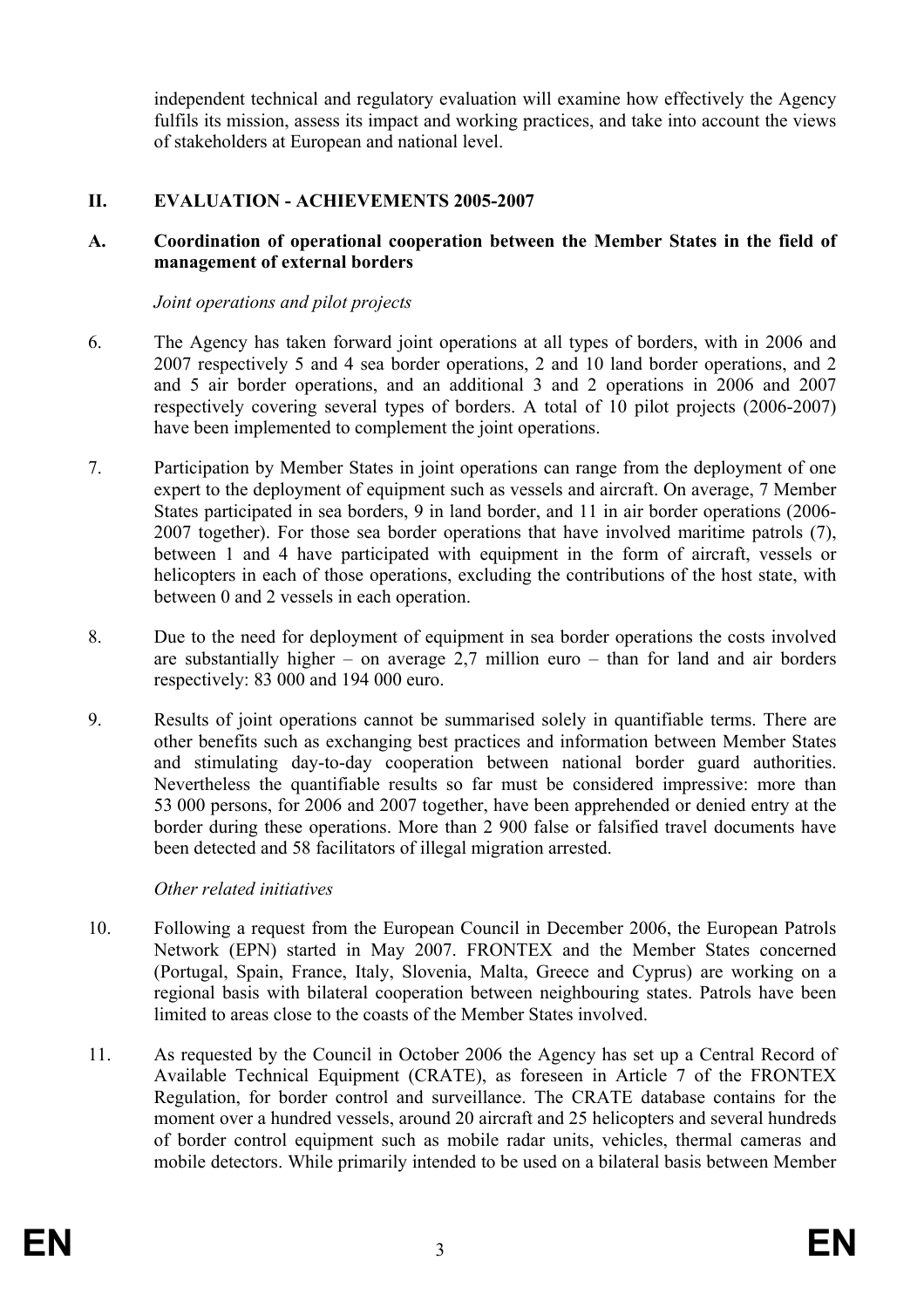States, it provides an inventory of equipment that can be used in joint operations also. So far only a modest use of equipment has been made for the latter purpose (one instance of using border check equipment and one using an aircraft).

12. FRONTEX has faced high expectations from EU institutions, Member States and the public at large to take forward operational coordination to counter illegal immigration at the southern maritime borders. As demonstrated by the results so far, these operations are the most cost-intensive and resource demanding of all the operational activities carried out by FRONTEX. The participation of Member States remains however limited in operations involving maritime patrols compared to other types of operations.

## *Recommendations*

- 13. Against this background and since the budgetary authority has raised the budget of FRONTEX significantly for 2008 (it now totals 70 million euro), the Commission considers the following factors essential as concerns the short-term developments of operational coordination:
	- The potential of CRATE, and the commitments made by Member States, must be exploited to the full to ensure the availability of the necessary equipment for sea border operations. FRONTEX is invited to report regularly to the European Institutions on the actual use made of the equipment (for operations coordinated by FRONTEX as well bilaterally between Member States) and to what extent this use is adequate in relation to the needs as well as to inform about a mechanism to ensure the availability of the equipment offered by Member States. .FRONTEX could also increase the potential of CRATE by acquiring or leasing its own equipment.
	- The FRONTEX Regulation provides for the possibility to set up specialised branches of the Agency in the Member States, through which the Agency may operate for the practical organisation of joint operations and pilot projects. In view of the developments towards permanent operations and the evolution of the tasks for the Agency as a whole, serious consideration should now be given to the setting up of such branches in the appropriate regions and/or with regard to types of border control, with a priority given to a branch for the southern maritime borders.
	- FRONTEX should analyse how the joint operations can be merged with the European Patrols Network, as both measures are of a more structural character and overlaps between them must be avoided.
	- The Commission will review, as a consequence of the substantial increase for 2008, the multi-annual programming of the budget of FRONTEX for the remaining period of the current financial framework and submit proposals as appropriate to the budgetary authority.

#### **B. Assistance to Member States on training of their national border guards, including the establishment of common training standards**

14. The activities of FRONTEX in training follow from the previous Ad Hoc Centre for Border Guard Training, whose activities were fully taken over by FRONTEX in 2005. A total of 97 trainings, meetings and workshops including training of border guards and "training of trainers" have been organised with a total of 1 341 participants. The common core curriculum, aiming at standardising the training of border guards all over Europe, is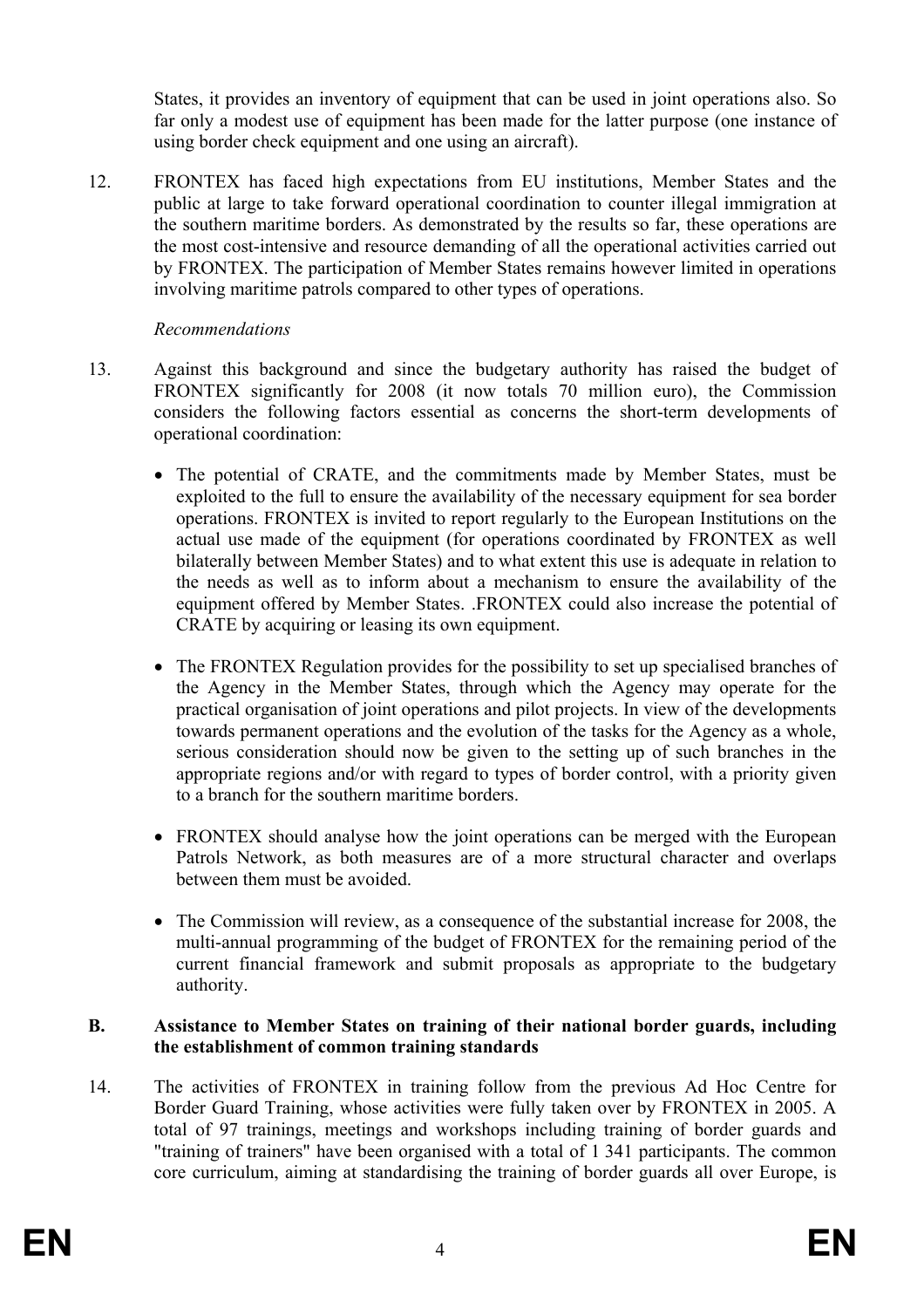currently subject to review. While the impact of training activities can only be assessed in the long-term, it is clear that the approach chosen with FRONTEX acting as the operational coordinator for training based on partnerships with national academies has proven successful and therefore merits to be expanded.

#### *Recommendations*

15. The competences of border guards to apply in a correct and consistent manner the Schengen acquis, in particular the Schengen Borders Code, must remain the key objective of the training activities of FRONTEX. However, the experiences gained from joint operations show that border guards are frequently confronted with situations involving persons seeking international protection or crisis situations at sea (see section II.A). The Commission considers that specialised training courses, including the exchange of personnel, should be organised by FRONTEX on relevant provisions of European and international rules on asylum, the law of the sea and fundamental rights, in order to contribute to the full respect of these norms and to a consistent approach to situations involving search and rescue coordination.

### **C. Carrying out risk analysis**

- 16. FRONTEX presented its second annual risk assessment in February 2007. A total of 11 tailored assessments had been presented by the end of 2007, and a further 9 are under preparation for completion in early 2008. FRONTEX has been contributing to the Organised Crime Threat Assessment Report (OCTA) and has presented together with Europol a report on the high risk routes regarding illegal immigration in the Western Balkans. Beyond these assessments, which i.a. support Member States in reacting to new threats and in focussing resources to specific sections of the border, risk analysis plays a pivotal role in most activities of the Agency, including the planning of individual joint operations and training activities. In addition the role allocated to FRONTEX under the European Borders Fund is crucial for the allocation of financial resources to the Member States.
- 17. In 2007 FRONTEX has been connected to ICONet, for the purpose of exchanging information with Member States regarding risk analysis, preparation of joint operations and return. The ICONet was established by Council Decision  $2005/267/EC^4$  and is operational since 2006. It is a secure web-based network for information exchange between the migration management services on irregular immigration, illegal entry and immigration and return of illegal residents.
- 18. FRONTEX participates in the meetings of the CIREFI, the Centre for Information, Discussion and Exchange on the Crossing of Frontiers and Immigration which meets regularly in the Council. CIREFI assists Member States in exchanging information on legal immigration, in preventing illegal immigration and unlawful residence, on combating smuggling of human beings, improving the detection of false or falsified travel documents and on ways of improving return practices. There are clear synergies and economies of scale to be found between the activities covered by CIREFI, the ICONet and the activities carried out by the Agency, with regard to gathering, analysing and disseminating information related to illegal immigration.

*Recommendations* 

 $\frac{1}{4}$ OJ L 83, 1.4.2005, p. 48.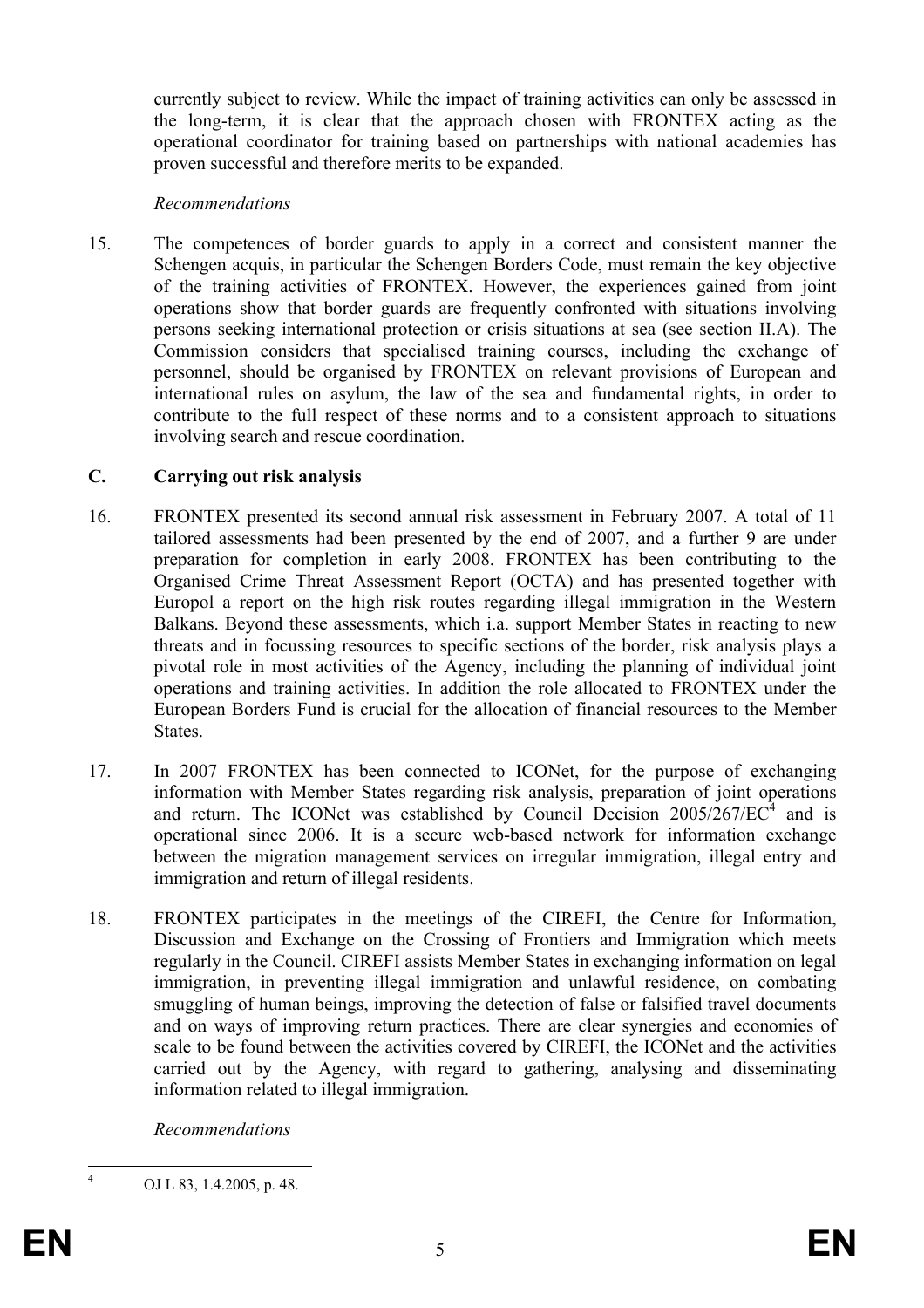- Joint risk analysis with Europol, international organisations and relevant third countries (based on the respective working arrangements) should be given priority, including more frequent geographical and/or theme oriented joint risk analysis, with relevant partners.
- FRONTEX should be entrusted with the management of the ICONet, under the present or another technical platform such as the Frontex Information System; this should also aid in ensuring that better use is made of the immigration liaison officers network, which is also connected to the ICONet; and taking over the activities of CIREFI.

### **D. Follow up on the development of research relevant for the control and surveillance of external borders**

- 19. FRONTEX has so far implemented 6 projects and 7 workshops/seminars on research and development. New technologies play a vital role for the proposals made in the two Communications presented by the Commission in parallel with this report, on an entry-exit system and measures to automate border control and on a European Border Surveillance System. For the former the BIOPASS project implemented by FRONTEX on the use of biometrics at airports and national registered traveller's schemes provided important input, and for the latter FRONTEX will play an important role in taking forward the relevant studies that will shape the precise actions to be taken.
- 20. The Agency will also take an active part in the work of the new European Security Research and Innovation Forum, under which a separate working group on border security has been set up.

## *Recommendations*

21. A key priority for the future must be to ensure that the specific interests of border control authorities are duly reflected in research activities. FRONTEX has a unique role in ensuring that the practical needs of national border guard authorities can feed into the definition of future research priorities, as well as for keeping those authorities informed of the latest developments through the organisation of workshops. This role should also extend to the development of practical projects aiming at real life operational testing of new technologies, to assess their feasibility and impact on current procedures and to liaise with the European standardisation institutes.

## **E. Assisting Member States in circumstances requiring increased technical and operational assistance at external borders, and deploying Rapid Border Intervention Teams**

- 22. The RABITs Regulation, which entered into force on 20 August 2007, has changed in a substantial manner the provisions of the founding Regulation of FRONTEX regarding the support to Member States in circumstances requiring increased technical and operational assistance at the external borders. It provides a "rapid reaction capacity" for a reinforcement of human resources to a Member State in need.
- 23. The preparatory works for implementing the Regulation were completed by FRONTEX shortly after the Regulation was adopted. 500-600 border guards make up the "RABIT pool". An exercise was conducted during the autumn of 2007. So far no Member State has made a request for the deployment of a RABIT team.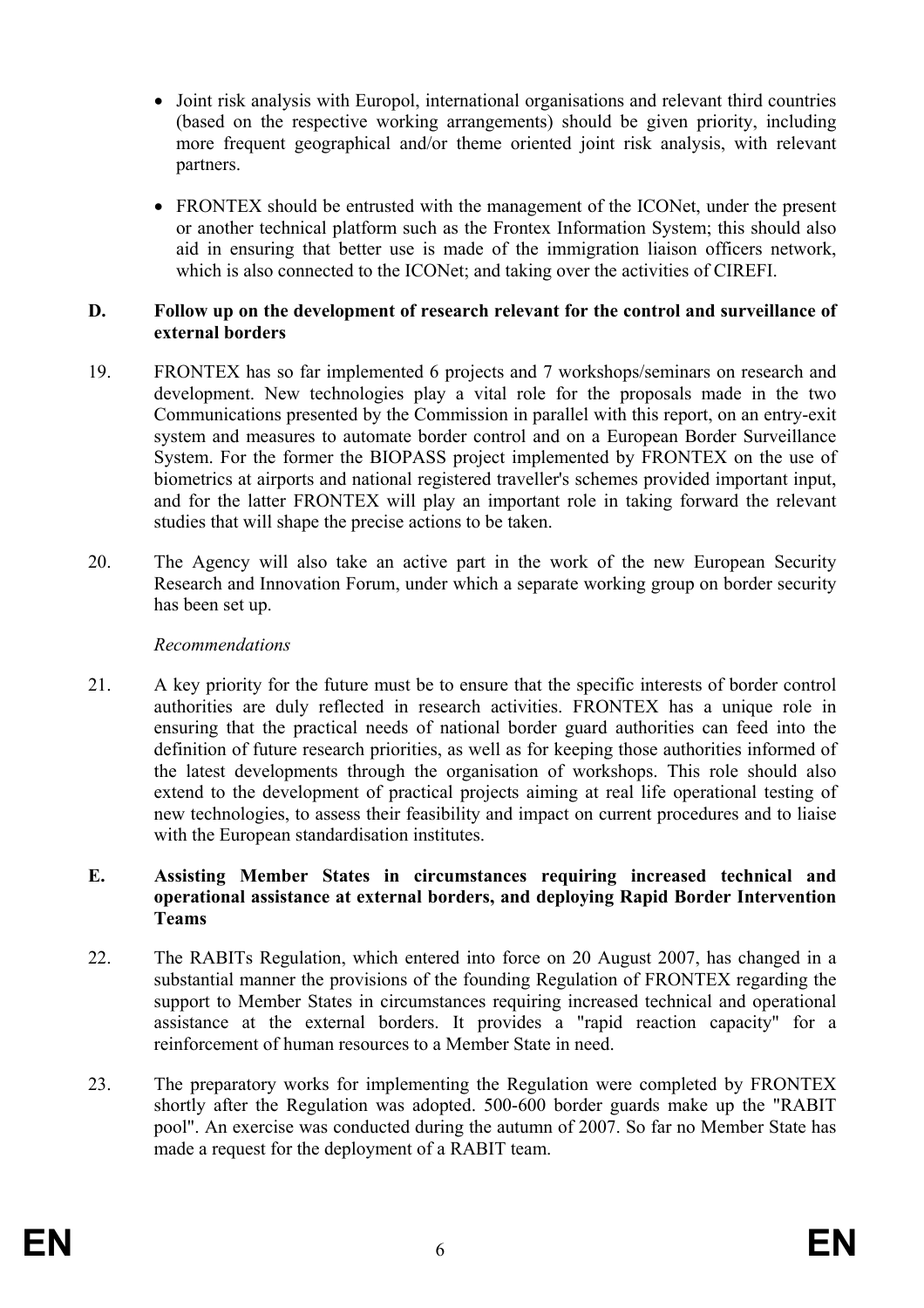## *Recommendations*

24. The deployment of a RABIT team can be combined with technical assistance in accordance with the provisions of Article 8 of the FRONTEX Regulation. The Commission recommends that this provision be made more operational by FRONTEX acquiring its own equipment for border control and surveillance, to be used by the RABIT teams, in order to ensure the availability of equipment at short notice. Alternatively, equipment listed in CRATE could be used for this purpose also, but the rules would need to be reviewed in order to ensure speedy and unconditional availability of the equipment for the RABIT teams.

## **F. Providing Member States with the necessary support in organising joint return operations**

- 25. The Agency has provided assistance for the organisation of nine joint return operations. A further 6 projects have been taken forward on issues such as best practices for the acquisition of travel documents and in order to regularly identify common needs for joint return operations.
- 26. The strengthening of the role of FRONTEX in supporting joint return operations was the subject of an in-depth discussion during the German Presidency, resulting in the adoption by the Council of a set of conclusions in June 2007. The conclusions included a call for Member States to involve FRONTEX when planning and organising joint return flights and to identify needs for joint returns. This is a key task of FRONTEX, but results so far show that the frequency and intensity of that support is lagging behind the progress made with regard to operational coordination.

### *Recommendations*

27. The Commission fully supports the implementation of the Council conclusions of June 2007, which provide an exhaustive set of priorities for the short to medium term. The recommendation put forward in this report (see section II.C) for FRONTEX to manage the ICONet will contribute to enhancing the capacity of FRONTEX for this purpose also. In addition, consideration should be given to reviewing the scope of Article 7 of the FRONTEX Regulation on CRATE, which for the moment is limited to equipment for border control and surveillance but which could be extended to also cover equipment, including equipment leased by FRONTEX, for joint return operations, such as aircraft.

# **III. LONG-TERM VISION**

28. FRONTEX will be central for the long-term development of the Union's integrated border management strategy. Its role should be expanded as necessary in response to concrete needs, based on a step-by-step approach and a gradual reinforcement of its administrative capacity, and on a continuous evaluation of how it fulfils its tasks. A long-term vision should consider how FRONTEX can provide added value to the integrated border management model as a whole as well as to its individual components, in particular with regard to measures in cooperation with third countriesand to measures at the borders. Furthermore, in the context of the integrated EU Maritime Policy, FRONTEX is expected to contribute substantially to achieve more efficient cross-border and cross-sector cooperation between authorities and EU Agencies involved in offshore activities.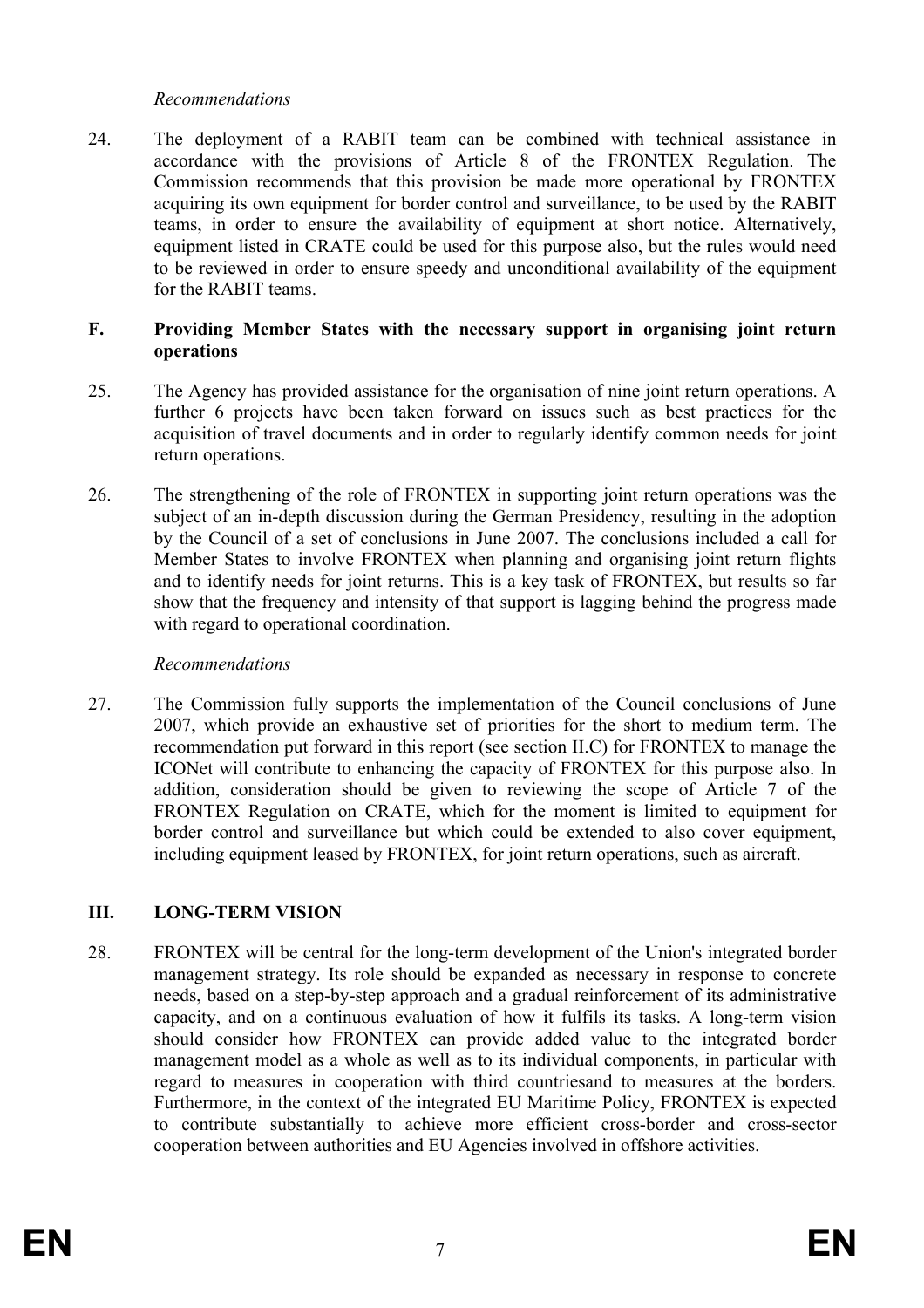29. As concerns the integrated border management model as a whole, the potential of FRONTEX should be exploited for the benefit of the overall Schengen framework. While the scope of issues covered by the mechanism for Schengen evaluations goes beyond the mandate of FRONTEX – covering also visas, police cooperation and data protection - it is clear that FRONTEX could provide added value to these evaluations through its independent status, its expertise on external border control and surveillance and its activities on training and risk analysis. The Commission will present a proposal, as requested by the Hague Programme, in the second half of 2008 for a complementary mechanism for evaluating existing Schengen states, which will include concrete proposals with regard to the possible role of FRONTEX.

## **A. Measures in cooperation with third countries**

- 30. In the cooperation with third countries, FRONTEX has to ensure coherence between its activities and the overall framework of the external relations policy. The mandate of FRONTEX as concerns cooperation with third countries is limited in the sense that projects aiming, for example, at technical assistance cannot be carried out by FRONTEX in third countries. Consideration should be given to whether FRONTEX should have the possibility of carrying out pilot projects with third countries as beneficiaries. Such projects could significantly strengthen the impact of cooperation launched under the working arrangements, where the latter can serve to identify concrete needs for capacity building with regard to border management in specific third countries, and be complementary to assistance funded through Community programmes. At a later stage, and against the background of the Lisbon Treaty, a reflection could be initiated on what role the Agency can have regarding the participation in European border control missions conducted in third countries.
- 31. FRONTEX has concluded working arrangements aiming at establishing cooperation at technical level with border guard authorities in Russia, Ukraine and Switzerland. Negotiations are well advanced with Croatia. Mandates have been given by the Management Board to negotiate further arrangements with FYROM, Turkey, Egypt, Libya, Morocco, Mauritania, Senegal, Cape Verde, Republic of Moldova and Georgia. The Agency foresees requesting mandates in the short/mid-term for the other Western Balkan states, countries of West Africa, the US and Canada. In the short-term, priority should be awarded to strengthened cooperation between FRONTEX and countries which have been offered the perspective of EU membership, as well as those third countries that have been identified as problem areas through the joint operations and the risk analysis carried out by FRONTEX. Building upon the TACIS projects the possibility of developing a cooperation between FRONTEX and Belarus could be explored.

# **B. Measures at the border**

### *Horizontal integration*

32. An improved cooperation between the relevant customs and other border control authorities of the Member States is a key element of the integrated border management model, whereby persons and goods are controlled using similar working methods and risk management approaches. A further analysis of the content of a single window concept, where the activities of border and customs authorities will be fully integrated with each other, should be pursued taking into account the on-going evaluation of the future of customs.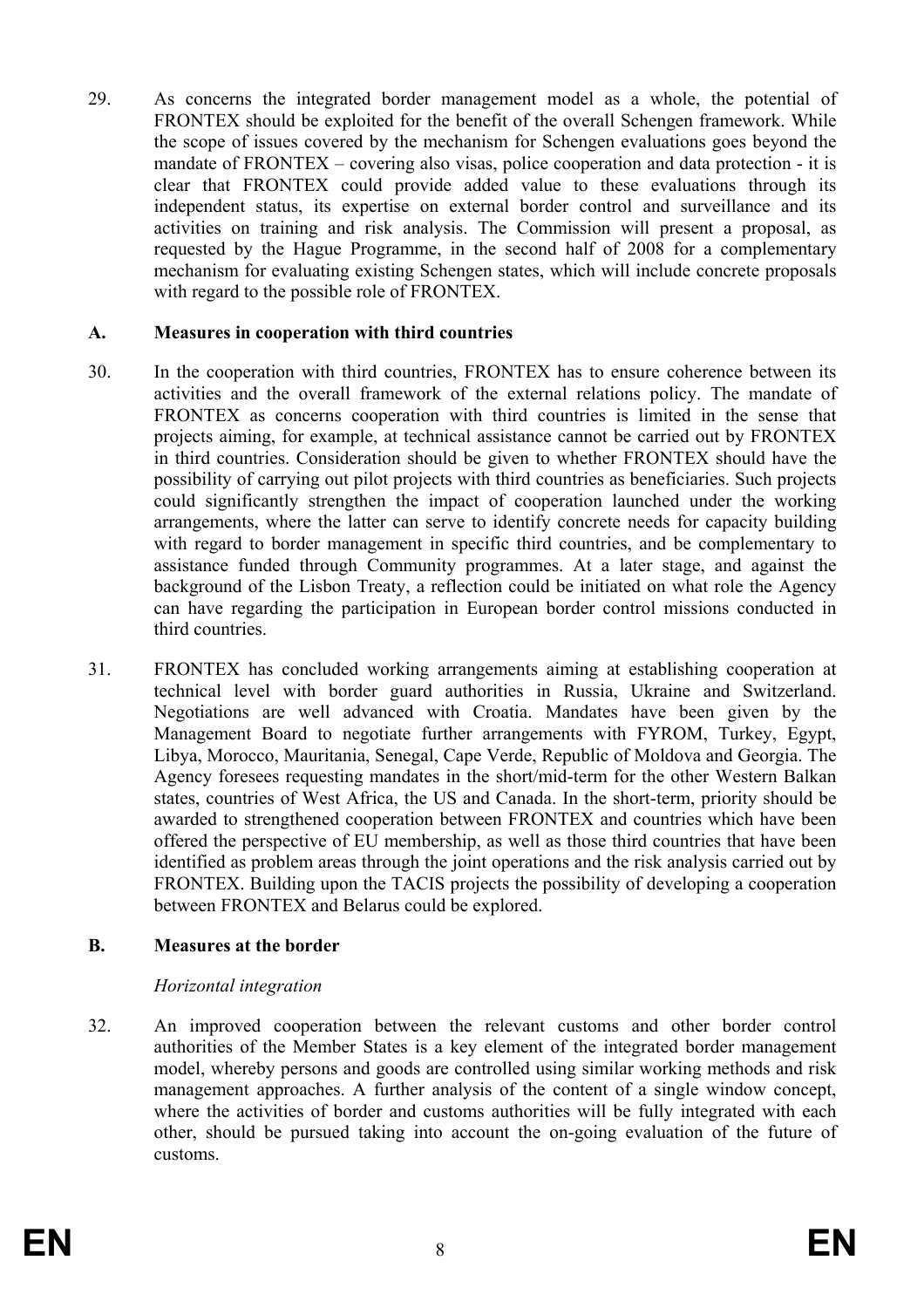33. The Commission will launch a study for the purpose of identifying best practices in Member States on inter-agency cooperation. To promote cooperation on the ground, pilot projects at European level could further explore the added value of deepened coordination of the activities between these authorities. The Commission recommends FRONTEX, the Commission and Member States to conduct FRONTEX/Commission-led joint operations in coordination with cooperation projects of national customs authorities, ie the implementation of two parallel projects on control of persons and on control of goods respectively at the same time and at the same border crossing points.

*Border surveillance - EUROSUR* 

- 34. In parallel with this current evaluation report the Commission presents a Communication outlining a roadmap for the development and setting up of a European Border Surveillance System. The role of FRONTEX is crucial for the successful preparation of such a system, including creating a network integrating all maritime surveillance systems, as already noted in the section devoted to research and development in this report.
- 35. In more operational terms FRONTEX could take on the role as a "hub" for an improved system of exchange of real-time, operational information between Member States. In addition, giving FRONTEX access to surveillance information in a more systematic and structured manner could serve as the basis for the development of a 'FRONTEX intelligence led information system' targeting the external borders of the EU.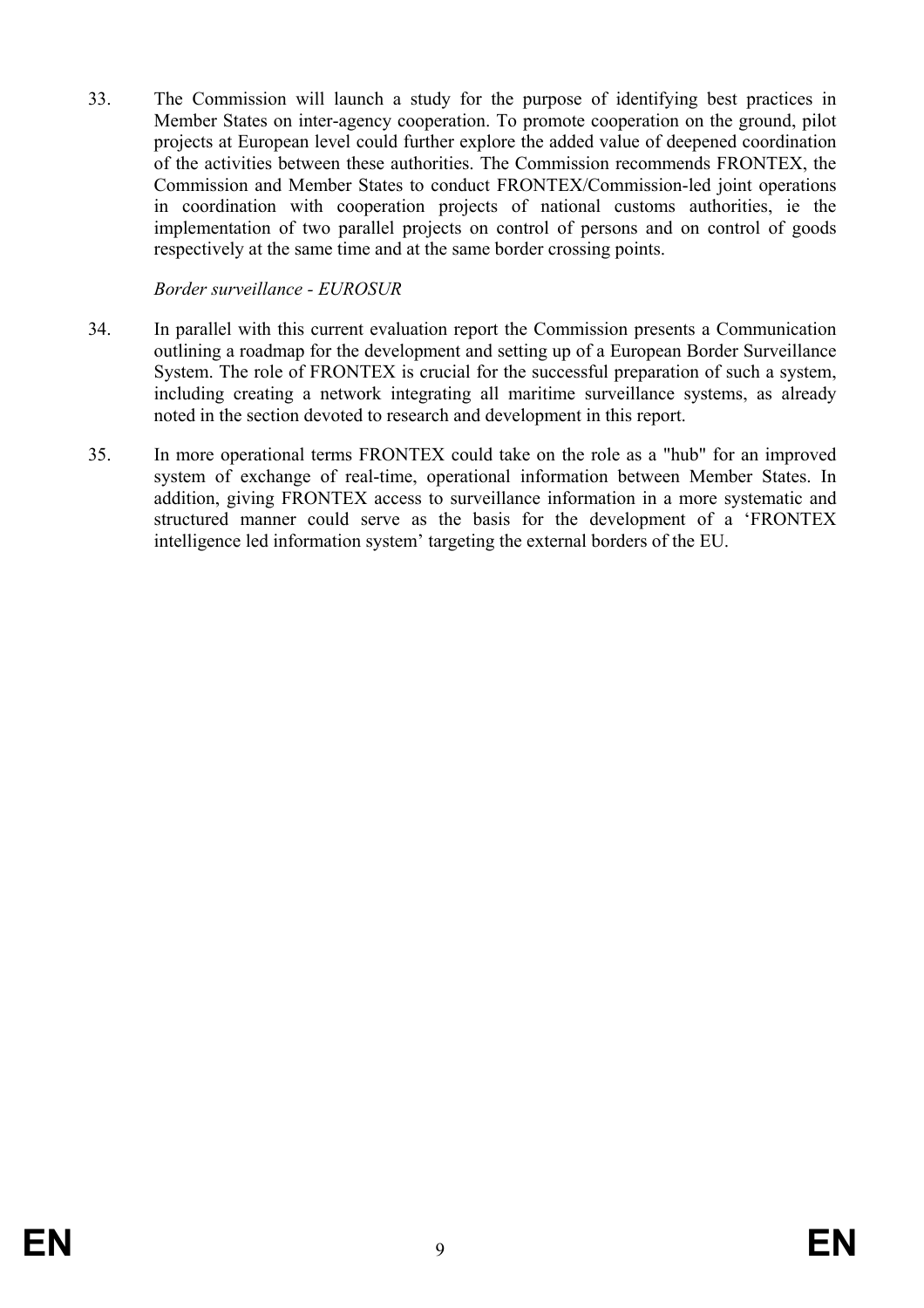## *Operational coordination*

- 36. Operational coordination has already proved itself the key instrument of the European Union in ensuring operational solidarity between Member States and channelling resources to the sections of the external border with the greatest needs. As stated in the impact assessment accompanying the RABIT proposal, the Commission intends to return to the question of a fully fledged European Border Guard system when experiences have been gathered on the functioning of those teams. It is nevertheless clear that two questions arise already at this stage concerning the organisation of operational coordination in the long term, as concerns maritime patrols.
- 37. Firstly, how the current system of allocating resources to those sections can be further improved. The Commission will keep under close review the extent to which sufficient equipment and human resources can be put at the disposal by Member States, using current mechanisms, and the degree of reinforcement that the European Borders Fund can provide in the longer term to individual Member States based on the risks at the external borders.
- 38. Secondly, the cost-effectiveness of the current mechanisms will need to be reviewed in the long-term also having regard to, for example, the administrative costs involved in ensuring the coordination of the deployment of assets and human resources on an ad hoc basis.
- 39. Further practical experiences will feed into a long-term strategy which will need to consider to what extent coordination of Member States' resources should be replaced with the assignment of border guards and equipment on a permanent basis. A deployment of that nature may call for reviewing the legal framework as concerns the executive powers of the members of RABITs teams and guest officers, and for assessing whether FRONTEX should employ border guards itself and/or whether it should acquire and/or lease equipment for the purpose of permanent operations.

# **IV. CONCLUSIONS**

- 40. The Commission invites the Council to prioritise a discussion on the recommendations of a short-term nature put forward in this report, having regard to the need to maximise as soon as possible the contribution of FRONTEX for the management of in particular the southern maritime borders of the Union. The recommendations related to the role of FRONTEX in Eurosur should also be taken forward with priority based on the separate Communication presented by the Commission on the establishment of such a system.
- 41. On that basis an in-depth discussion should be launched on the longer term strategy to be pursued by the Union with regard to the role FRONTEX is expected to play in the development of the integrated border management model, including the reinforced cooperation mechanism with third countries, and in ensuring a sound management of migration flows.